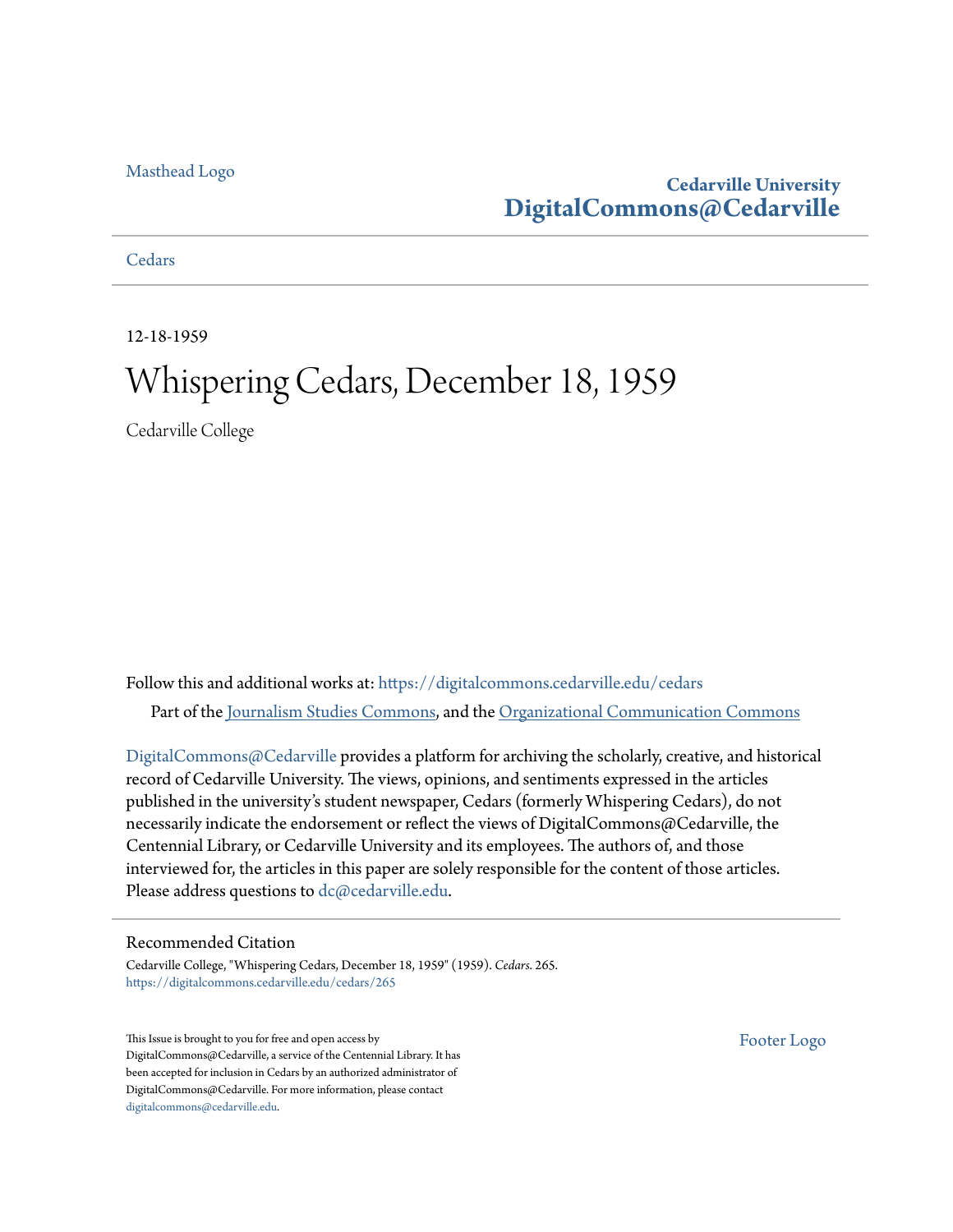redent Publication of Cedarwille College

SPERING® SEDARS

# STUDENTS SCATTER FOR HOLIDAYS

Taking advantage of the extended holiday season, most of the college students are planning to hit the roads for home. They will be scattering in all directions. Most of them plan to spend a quiet Christmas at home.

but there are some exceptions. This reporter inquired anong the students and was told some of the plans .

•

Sandra Hammerstrom will go north to her home in Cleveland to be with her family .

Esther Stutesman plans to go home to Michigan first, then she will go east to spend Christmas Day with her beau, Bob Howder, a Cedarville alumnus.

Probably the longest trip will be made by Hublall Sookram who has already left for British Guiana. He plans to spend the holidays with his family, several of whom are Hindus . He said that he also hopes to fill several speaking engagements. Hublall's fare home was paid\_ by Baptist Mid Missions.

Among the horde going West are students from Idaho. Terry Goodrich, Gweneth Bennet, and Virginia Lowe will spend the season at home, but Helen Stevens will proceed from Idaho to Oregon. With a bright blush she declined to give her (Con't on page  $4$ )

## CEDARVILLE ROUTS BETHEL

\* \* \*

6

President Jeremiah predicted in chapel Thursday that the tide was going to change for Cedarville. and his inside information proved correct as the Yellowjackets rolled over Bethel College with a score of 92 to 56.

The win saw not only the end of a 4 game losing streak, but also <sup>a</sup>blossoming·porformance by **junior**  John Butler who tallied 18 pointsall in the second half.

Pete Reese displayed some of his old prowess in leading both teams with 24 points.

The Yellowjackets had one of their hottest nights from the floor, hitting an overall 39%, including <sup>a</sup> torrid(for us)  $44\%$  in the first half.

Although we won, Coach Sherm Bowser summed up the evening quite accurately whon he said, "I thought our boys looked pretty sloppy in

(Con <sup>1</sup>t on pugo 4)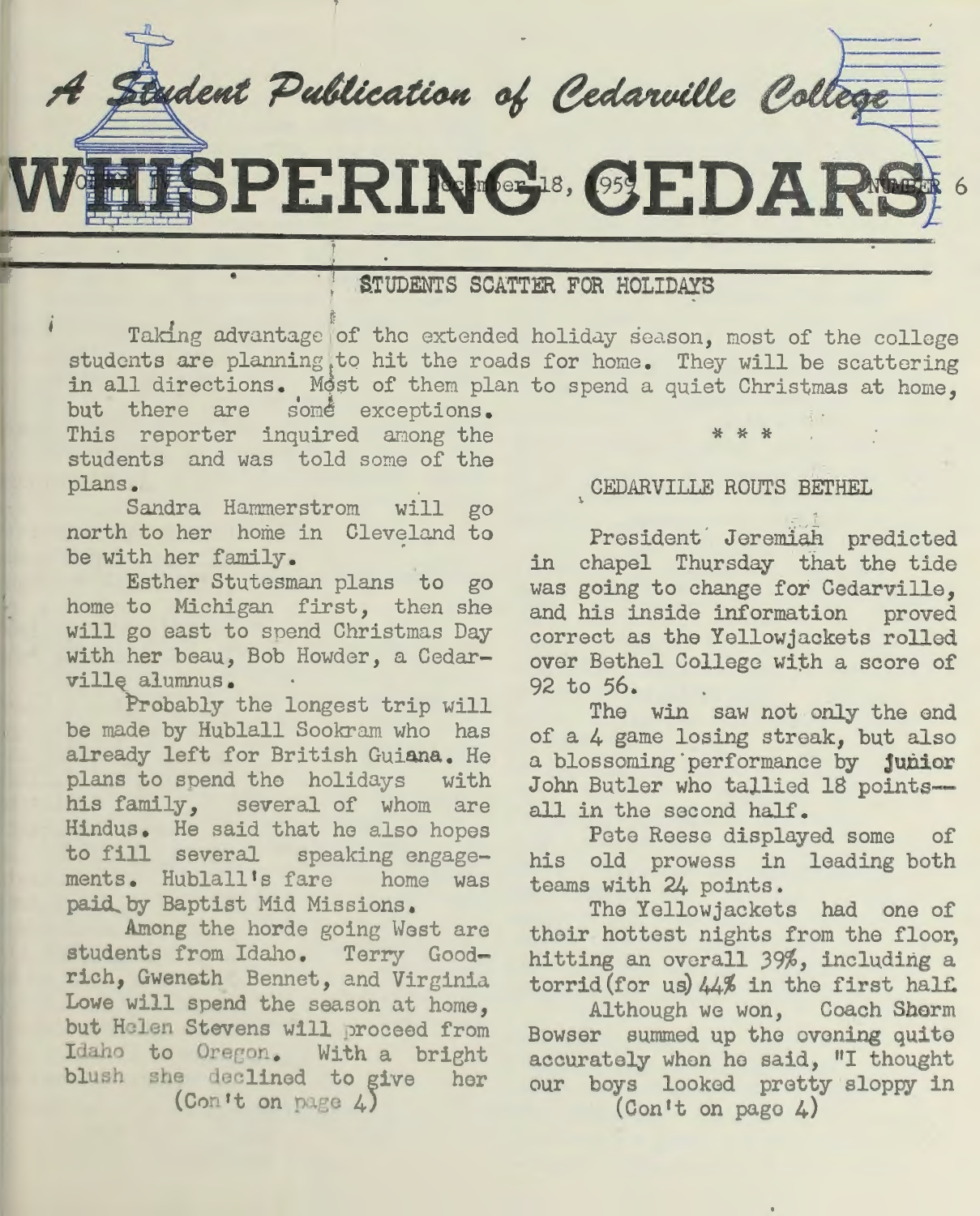The Christmas issue of Chris= tianity Today, which is now in the college library, features articles on the Virgin Birth as viewed by three conservative scholars of our day.

In the article "Born of the Virgin Mary", Andrew K, hule discusses arguments for and against belief in Christ's Virgin Birth, Rejecting most of the arguments as rather irrelevant, Dr. Rule boils the question down to the central problem of belief or disbelief in the supernatural character of the Bible as God's revelation inspired by the Holy Spirit.

Similarly Edward J. Carnell views efforts to explain the Virgin Birth on the basis of its necessity to the doctrines of Christ's deity, incarnation, and sinlessness as unnecessary. His "Virgin Birth of Christ" deals with the event rather as the sign of God's fulfillment of Old Testament prophecy in Jesus Christ the Messiah.

"Our Lord's Virgin Birth," an editorial by Carl F. H. Henry, is a rectatement of the intergral relationship between the Virgin Birth and the doctrines of the incarnation Christ's sinlessness, humandivine nature, and headship of the new creation, and man's regeneration.

Departing from this doctrinal theme, James wesley Ingles presents and briefly discusses Robert Browning's first-person narrative poem "Christmas Eve" along with a background sketch of the great English

poet, Published in 1850, "Christmas" Eve" recounts the search of the Christian man for a place to worship God in spirit, truth, and beauty.

In addition to world-wide religious news, the December 7, 1959 issue of Christianity Today further includes Eugene H. Stockstill's "Beyond Calvary," J. Theodore Mueller's "Have We Outmoded Chalcedon?" and Mildred Zylstra's "Sonnets for the Space Age," All of these articles are timely, thoughtful, and well-written. They are valuable to the Christian who considers it important to be informed about religious life and thought.

#### \* \* \*

# LITERARY CLUBS HOLD CHRISTMAS PARTY

The annual Christmas party of Alpha Chi and Gamma Chi was held Monday night, December 14, 1959. The program was held in the chapel, where Dick Cook served as master-of-ceremonies. Entertainment was supplied by: a trumpet duet featuring Don Adams and Phil Grant; a vocal duet by Carole Lanius and Judy Lachman; a girlş trio including Carol Zoellner, Jeanie Lockerbie, and Rosemary Smith, and a solo by Vance Ashley.

The refreshments were served in the dining hall which was beautifully decorated. The guests sang choruses and Christmas carols. The devotions were led by Ray Shepherd.

\* \* \*

MERRY CHRISTMAS AND HAPPY NEW YEAR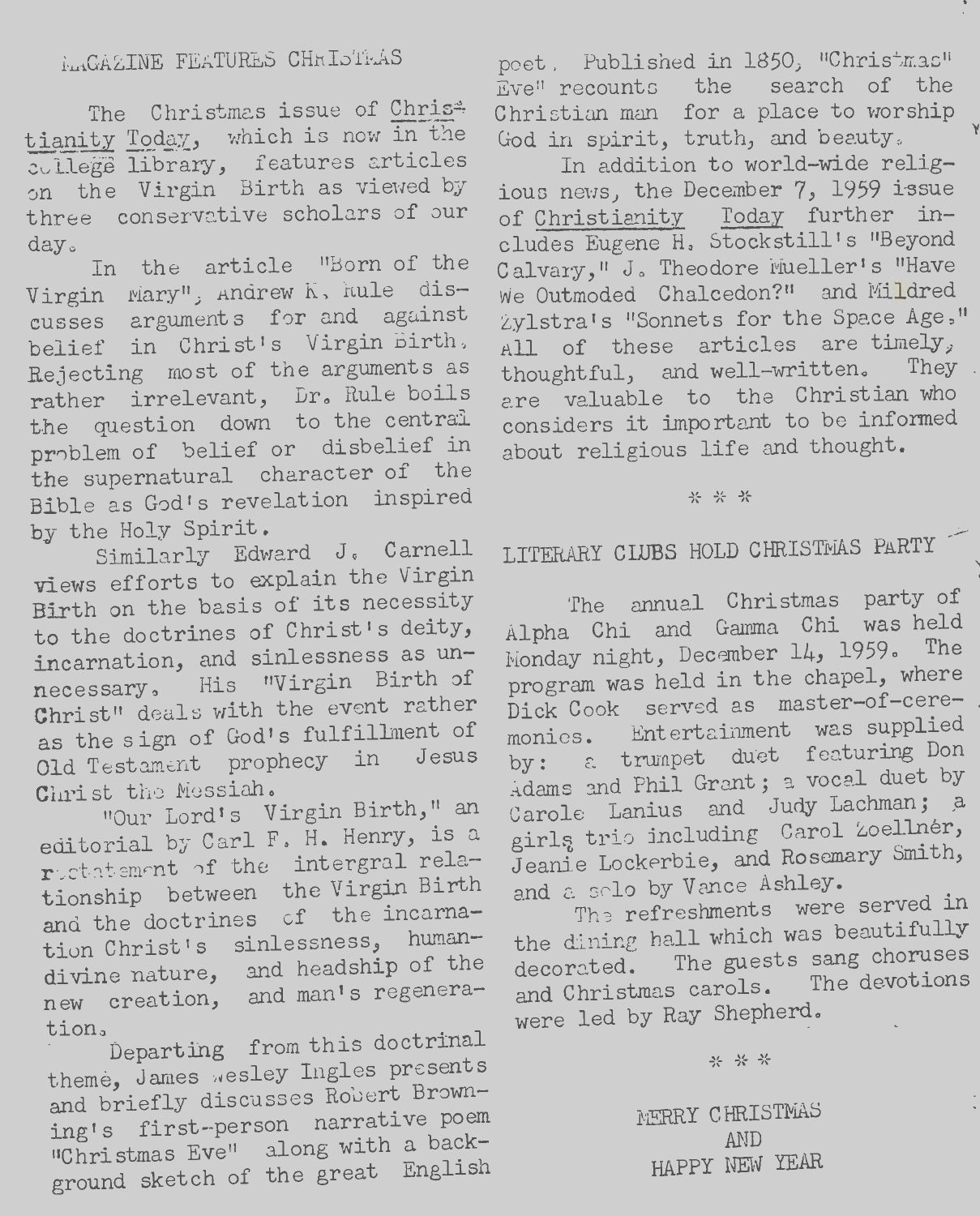The Senior Class has selected class ring, which was especially esigned for them, as the official enior ring of Cedarville College. he rings are of gold with a blue tone either smooth or faceted. he school seal is in relief in he gold on one side of the stone nd a yellowjacket emblem on the ther side.

Graduates in the class of 960 are the first to order these ings, in response to a suggestion y Ray Shepherd, last year, The llege has entered a five-year entract to buy the rings from osten Company who designed them. the design will remain the same for members of succeeding classes.

\* \* \*

#### CHRISTMAS CONCERT PRESENTED

Two newly organized groups, the Chapel Choir and the Chamber Band, joined the College Choir this year to present the annual Christmas concert in the Milner Chapel, Mednesday, December 16, at 8:00P.M.

For its first performance, the Chapel Choir, under the direttion of Rev, George Zinn, sang Christmas carols which included "Angels, From the Realms οf Glory," "What Child is This," "God Rest you Merry, Gentlemen," and"As Lately We watched." soloists for the group were Gail Carter, Pat Schonacheck and Charlotte Heikes.

Mr Marren Webber then directed the Chamber Band in three

Christmas medleys entitled "Christ. mastide Overture," "Yuletide at York -shire," and"Cantique de Noel."

"A Christmas Blessing," a cantata portraying the Nativity was presented by the College Choir. Soloists were Jack Dowden, Dick Cook, Judy Lachman and Carol Brown,

The program was climaxed when the seventy-nine members of the two Choirs and the band joined together to present "Christmas Time," a medley of carols in fantasy form. Rev. George Zinn and Donald Adams were soloists.

After the concert all who attended were invited to go caroling in the Cedarville area. For the carolers the evening was ended in the dining hall where refreshments of cocoa and cookies were served by the faculty and student wives.

#### \* \* \*

## RALLY FALLS SHORT Cedarville Loses 78-75

A determined late second half rally fell slightly short for Cedarville Tuesday night as neighboring Wilberforce College squeezed out a 78-75 victory in Alford Memorial gymnasium.

Trailing 74-69 with three minutes remaining in the game, the Yellow Jackets, who had led earlier, aggressively stole the ball and scored two baskets to cut the lead to three points before Wilberforce added its last two pointer of the evening. A foul shot by Bill Elder, a basket

 $(Con't on page 4)$